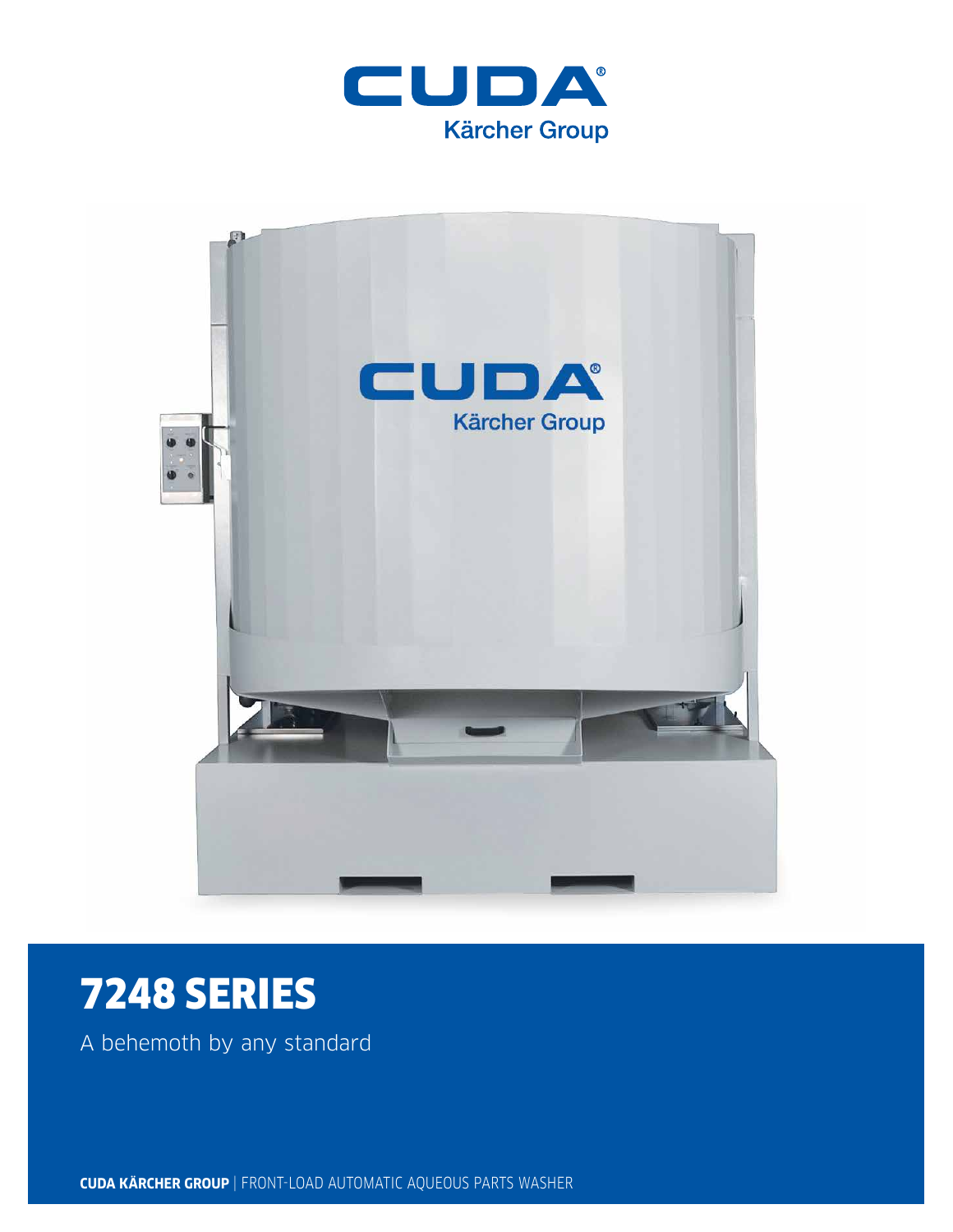### 7248 SERIES



Approx. scale to 7272 model

# **A behemoth by any standard**

Cuda's 7248 features a large 72-inch turntable diameter, allowing users to clean a wide range of industrial components. Its working height stands at 48-inches, and it boasts a load capacity of 5000 lbs. The 7248 series is equipped with a 7.5 HP vertical seal-less pump producing 160 GPM at 45 PSI, and has a 200-gallon sump capacity. A variety of industries can benefit from a 72-inch diameter parts washer including oil and gas, heavy equipment industry (CAT), railroads, and large manufacturing.

#### **Aqueous parts washers clean faster and better without using harmful solvents!**

Cuda automatic parts washers provide a safe and efficient solution to cleaning parts because they don't use harmful cleaning solvents to clean. Our automatic parts washers also provide a time-saving, easy parts cleaning solution for your staff allowing them to simultaneously clean parts while performing other tasks.





#### **<sup>1</sup> Efficient Separation**

■ Built-in oil skimmer (standard all models) and optional oil drain container removes & collects oil from cleaning solution in sump.

#### **2 Compact Footprint**

- Space saving roll-in door allows easy access to the wash chamber.
- Reduces footprint over other traditional parts washers.
- Roll-in door prevents wash solution from dripping on the shop floor.

#### **<sup>3</sup> Customize and Accessorize**

■ Customize your parts washer to your specific needs, like with this containment ring, so washing becomes the easiest part of the work day.

#### **<sup>4</sup> Detergents Extend Your Warranty**

■ The 90-day labor warranty for all Cuda Kärcher Group parts washers is automatically extended to a 1-year labor warranty with exclusive use of our solvent free detergents. Our parts washers are also covered by a 1-year parts warranty.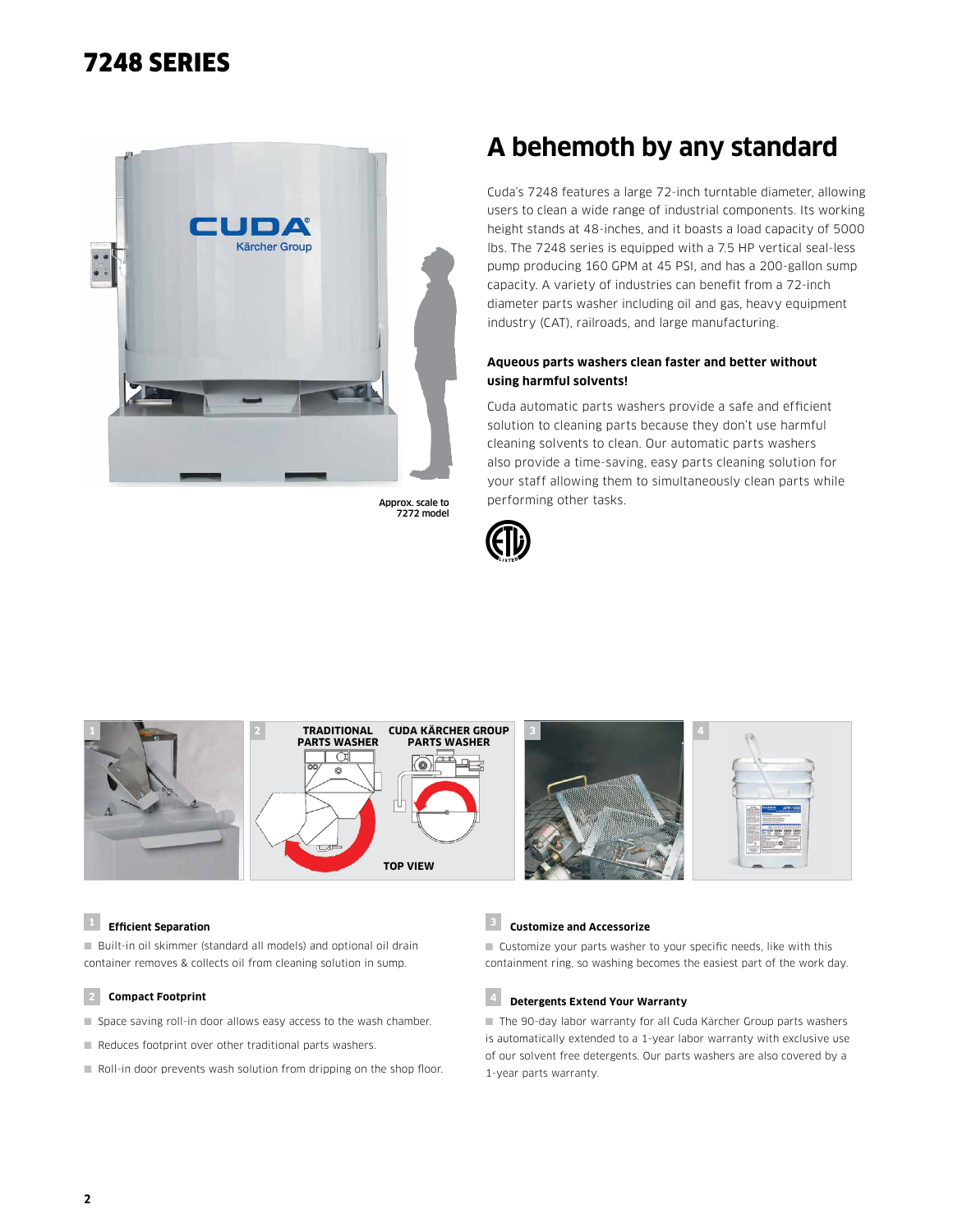## TECHNICAL DATA AND EQUIPMENT

#### **Front-Load Series Comparison**



#### **Features**

- Vertical / Seal-less Pump: 7.5 HP / 160 GPM / 45 PSI
- 5,000 Lbs. Load Capacity, determined with even weight distribution
- 200 Gal. Sump Capacity
- (2) 9 kW Heaters
- Automatic Oil Skimmer
- Low Water Shutdown
- Roll-In Door
- Push Button Table Jog
- Rear Forklift Extension Pockets protect electrical equipment
- Stainless Steel Sump Access Door
- $M$ Machine: 100"L x 85"W x 100"H

| Technical data         |             |                       |                           |         |                   |               |  |
|------------------------|-------------|-----------------------|---------------------------|---------|-------------------|---------------|--|
| Model                  | Part No.    | <b>Working Height</b> | <b>Turntable Diameter</b> | Volt/PH | <b>Total Amps</b> | Ship Wt (lbs) |  |
| <b>Standard Models</b> |             |                       |                           |         |                   |               |  |
| 7248                   | 1.043-516.0 | 48"                   | 72"                       | 230/3   | 58                | 3200          |  |
| 7248                   | 1.043-517.0 | 48"                   | 72"                       | 460/3   | 32                | 3200          |  |
| 7248                   | 1.043-518.0 | 48"                   | 72"                       | 575/3   | 26                | 3200          |  |

NOTE: Standard 7248 series ship shrink wrapped on flatbed. Does not qualify for the free freight program. Allow additional transit time.

| <b>Optional Accessories</b> |                                       |             |                                                 |  |  |  |
|-----------------------------|---------------------------------------|-------------|-------------------------------------------------|--|--|--|
| Part No.                    | <b>Description</b>                    | Part No.    | Description                                     |  |  |  |
| 8.749-394.0                 | Automatic Water Fill                  | 8.725-267.0 | Heater Timer 24 hour 7 day                      |  |  |  |
| 8.923-103.0                 | 72" Containment Ring                  | 8.725-268.0 | Heater Timer & Skimmer 24 hour 7 day            |  |  |  |
| 8.921-972.0                 | 2 Stage Filtration                    | 9.802-283.0 | Hour Meter                                      |  |  |  |
| 8.923-102.0                 | Filtration & Sump Sweep               | 8.731-254.0 | Light Duty Small Parts Basket (8" x 8" x 4")    |  |  |  |
| 8.924-191.0                 | 60 Mesh for Debris Screen Tray Insert | 8.753-825.0 | Light Duty Medium Parts Basket (16" x 12" x 6") |  |  |  |
| 8.924-172.0                 | Oil Drain Container                   | 8.723-214.0 | Gray Spray Paint                                |  |  |  |